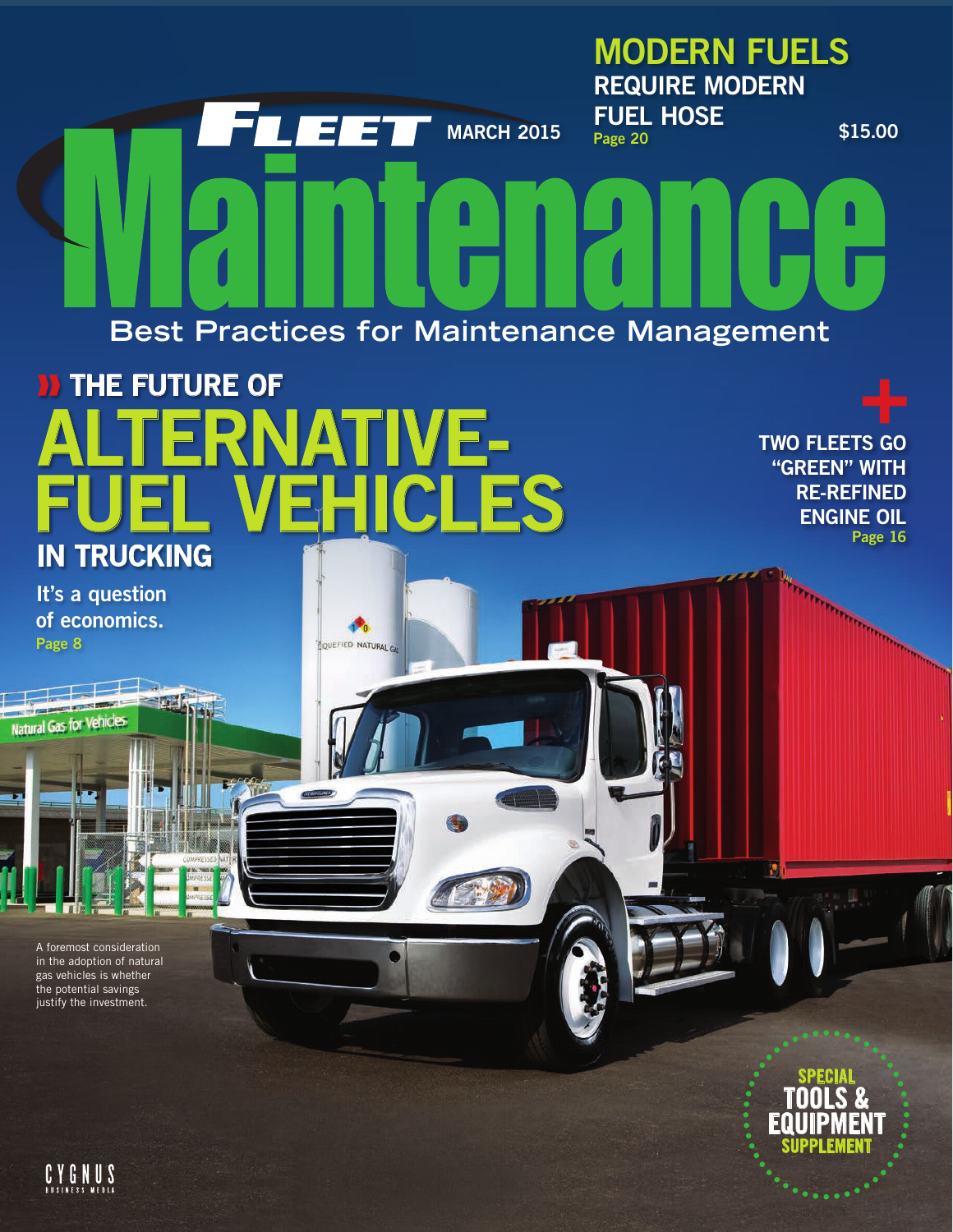# Two fleets go "green" with re-refined engine oil

By Barry McCabe, Director of Marketing, Oil Re-Refining, Safety-Kleen

## **Why Nestlé Waters and the City of Phoenix made the switch**

Extending the misunderstand contains a strong series of the strength of the strength of the strength of the strength of the strength of the strength of the strength of the strength of the strength of the strength of the st ven though used oil re-refinery technology has advanced considerably over the years, there are still many misconceptions and misunderstandings about re-refined engine oils. However, fleets that have decided to use quality re-refined engine oils have gained a number of "green" advantages, while still protecting engines.

One such company is Nestlé Waters North America (www.nestle-watersna.com), a bottled water company in the U.S. It is very

focused on managing the environmental impacts of its activities. This includes minimizing the environmental impact in the transportation of its products.

When Safety-Kleen offered Nestlé Waters the opportunity to switch its private fleet of more than 1,900 trucks to a greener, re-refined engine oil, it was intrigued.

Safety-Kleen (www.safety-kleen.com), producer of the EcoPower brand of re-refined engine oil, is the world's largest oil collector and re-refiner, as well as a parts cleaning and environmental solutions provider in North America.

"We were interested in protecting engines with environmentally friendly engine oil," says Rob Austin, director of logistics for Nestlé Waters. "Our company is working to reduce greenhouse gas emissions, and for us,



our fleet is a part of that plan. This change to re-refined engine oil fits well for our fleet, being that it is a true closed-loop sustainable solution.

"We have a big investment in our fleet, so our first priority was to understand how re-refined oil could protect engines, while protecting the environment," he notes.

## **FROM BASELINE TO BOTTOM LINE**

Prior to making the switch, Nestlé Waters required that the engine manufacturer approve any re-refined oil that it considers.

"Approval by the OEM is critical," Austin says. "It provides a baseline that we can start from in evaluating engine oil. Without OEM approval, we'd have a hard time justifying a switch to a particular engine oil, even if it was eco-friendly."

Moreover, Nestlé Waters wanted to know that the re-refined oil would perform in the demands of fleet trucks that frequently stop and go in city traffic and on delivery routes.

While Nestlé Waters identified EcoPower as the re-refined engine oil that offered the best fit, it wanted more facts about performance, Austin says. In visiting with Safety-Kleen representatives, he learned that the oil is American Petroleum Institute (API) licensed and exceeds all North American standards for engine protection, plus it is approved by or conforms to requirements of all major engine OEMs.

Additionally, EcoPower has been tested and proven in million-mile, on-road engine tests at oil change intervals of more than 40,000 miles in long-haul service. It has been used for decades by the U.S. military, the largest fleet in the world, along with many of the largest private and for-hire fleets in North America.

"When we studied and evaluated the performance of EcoPower 15W-40 CJ-4 Heavy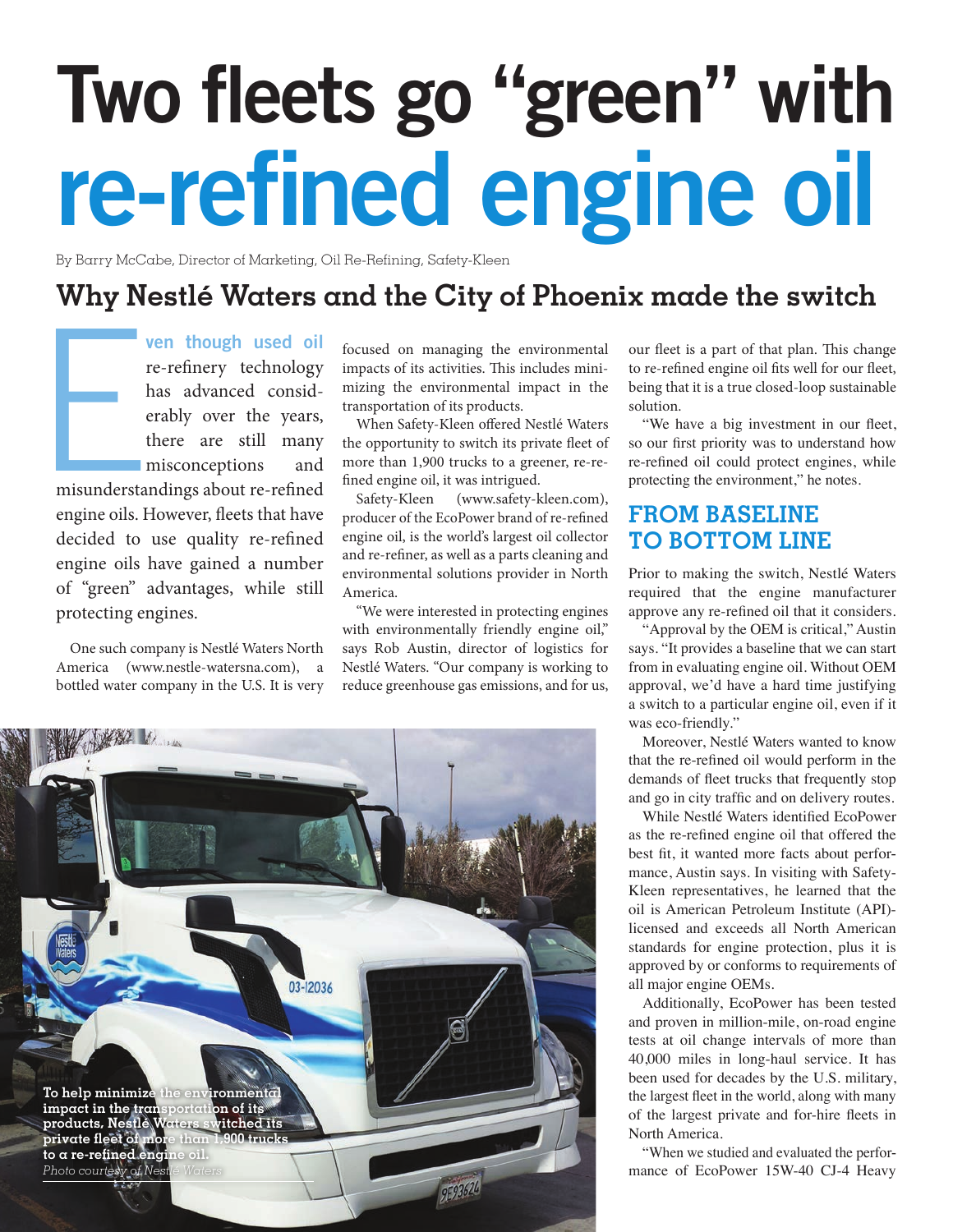Duty Engine Oil, it was clear that we could rely on this brand to protect engines and help us protect the environment by reducing greenhouse gas emissions," says Austin.

EcoPower Re-refined Oil reduces greenhouse gas emissions by more than 80 percent, compared to oil made from virgin crude, because it has already been refined, and it requires up to 85 percent less energy for the same reason.

## **A GREEN CITY**

The City of Phoenix (www.phoenix.gov), the capital of Arizona, is known as a Green City. This is evidenced in the universal recycling program and by a commitment to reducing the city's carbon footprint. When the opportunity arose to switch the city's fleet of more than 225 refuse trucks to a greener, re-refined engine oil, Phoenix was naturally interested.

"We were looking for an environmentally-friendly alternative," says Gregg Duckett, the city's public works operations manager.

Because the city is ultimately responsible to the citizens – akin to a fiduciary responsibility, the decision-making process for Phoenix to switch engine oils was deliberate, competitive and thorough, he notes.

For Phoenix, like Nestlé Waters, it was a requirement that the engine manufacturer approve any re-refined oil being considered. In this case, it was Cummins engines. It also was necessary that any re-refined oil be able to handle the severe duty service of refuse

# **THE OIL** meets OEM engine requirements.

![](_page_2_Picture_8.jpeg)

**Nestlé Waters is focused on minimizing the environmental impact in the transportation of its products.** *Photo courtesy of Nestlé Waters*

collection trucks, many of which are equipped with hydraulic lifts/arms.

There also was the question of whether or not a re-refined oil could perform in Phoenix's desert-like climate where the summer temperature often hits 110 degrees F or higher.

It was necessary that all re-refined heavy duty diesel engine oils considered have any API

![](_page_2_Picture_13.jpeg)

Furthermore, all re-refined engine oil would need to have base oil consisting of 100-percent re-refined oil.

During the bidding process, the City of Phoenix identified EcoPower as the re-refined engine oil that "appeared" to meet its requirements.

"We thank people for their input, but we study the facts," Duckett says. "Everything is a process. We never just do it.

"EcoPower Re-refined Oil was proven to protect engines and provide a competitive value."

Phoenix is a member of the Department of Energy's Clean Cities program, which advances the nation's economic, environmental and energy security by supporting local actions to reduce petroleum consumption in transportation. Given that diesel-powered refuse trucks make up a large volume of the city's fleet, the switch to EcoPower fit with the city's mandate to lower petroleum use.

Phoenix's refuse truck fleet uses 40,000 to 50,000 gallons of engine oil per year. By switching to re-refined oil, all that oil is recycled or re-refined from used oil, thereby reducing petroleum use. Conventional engine oil, on the other hand, is made from virgin crude.

### **CLOSED LOOP**

Using a re-refined engine oil reduces America's dependence on foreign oil. It takes 42 gallons of crude oil to make the same amount of high-quality engine oil

![](_page_2_Picture_22.jpeg)

**Phoenix switched its refuse truck fleet to re-refined oil – which requires less energy to produce and conserves crude oil – as part of the city's mandate to lower petroleum use.** *Photo courtesy of City of Phoenix*

from recycling just one gallon of used engine oil.

Oil molecules don't break down and can be re-refined over and over again, once they are hydro-treated and processed in the same way lubricants made from crude oil are made. It's just the additives that need to be replaced.

Used oil is the feedstock for re-refined oil, and it's collected from tens of thousands of locations across North America. Safety-Kleen collects used oil and transports it to one of its three re-refineries where it's re-refined to make more EcoPower.

A refinery feedstock is a product or a combination of products derived from crude oil that is transformed into one or more components and/or finished products.

## **GREENER**

The switch to re-refined oil is one of the green decisions Nestlé Waters and City of Phoenix have made to be more sustainable and reduce greenhouse gas emissions. This is significant because, as any fleet maintenance technician will tell you, oil is the lifeblood of an engine.

Re-refined oil is helping fleets protect engines, protect the environment and attract or keep eco-responsible customers at costs comparable to oil made from virgin crude. That is a change for the better. FMX

Barry McCabe is the director of marketing, oil re-refining, for Safety-Kleen (www.safety-kleen. com), the producer of EcoPower Re-refined Oil (www.ecopoweroil.com). The company is the world's largest collector and re-refiner of lubricants, and is also a leading North American parts cleaning and environmental solutions company, serving more than 200,000 customer locations in the United States, Canada and Puerto Rico.